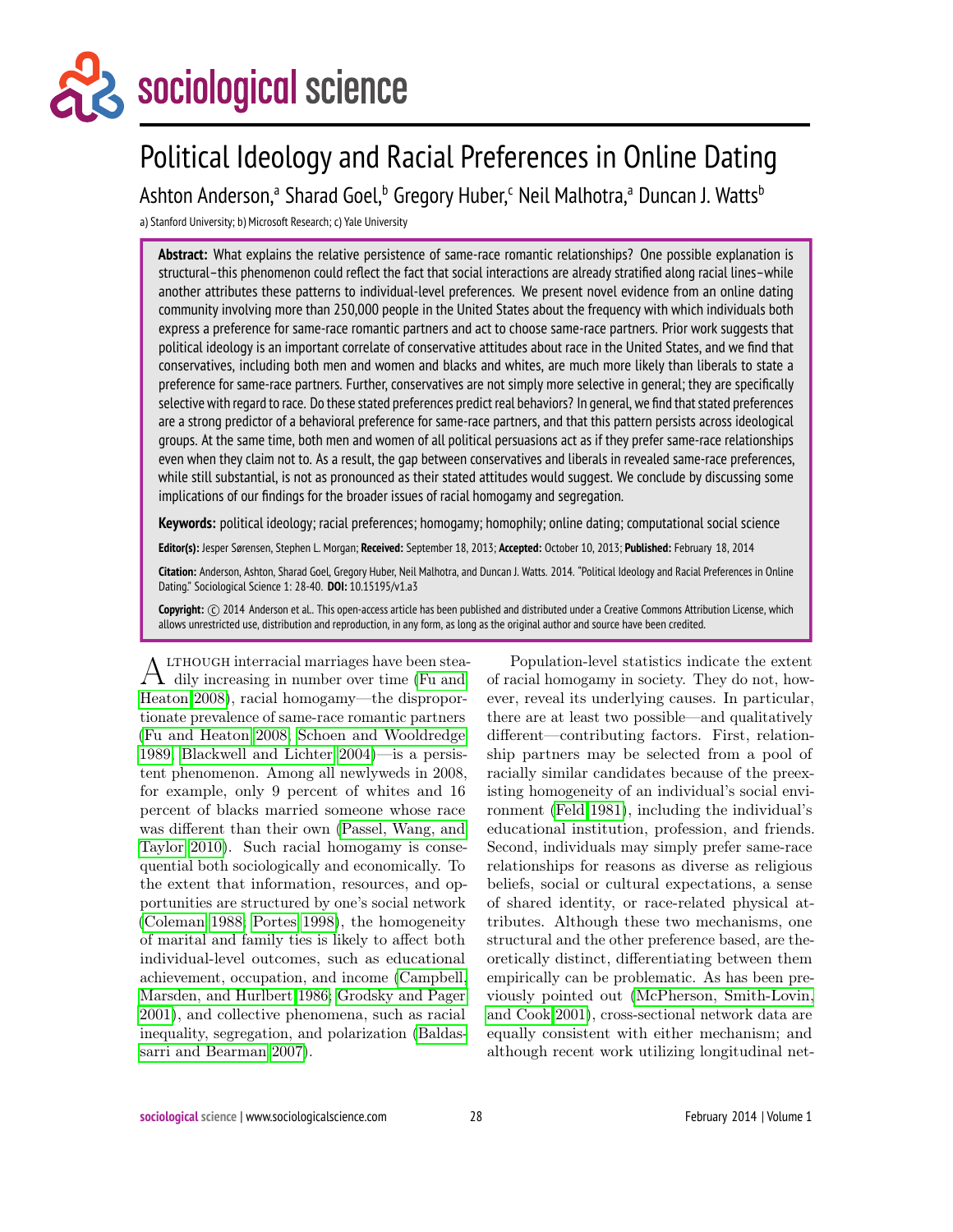work data has found that observed homophily on both racial [\(Wimmer and Lewis 2010\)](#page-12-4) and nonracial attributes [\(Kossinets and Watts 2009\)](#page-11-7) is likely due to a combination of structural and psychological forces, these studies were not designed to measure individual preferences directly. When used to elicit attitudes about race, moreover, traditional survey tools are thought to be susceptible to social desirability bias [\(Krosnick](#page-12-5) [1999;](#page-12-5) [Crowne and Marlowe 1998\)](#page-11-8); that is, respondents seeking not to appear racist to interviewers and researchers may not be honest about their racial preferences and attitudes. Accordingly, estimates of racial preferences may be biased downward. A second bias, potentially compounding the first, is that individuals often have inaccurate beliefs about their own preferences [\(Gilbert 2006;](#page-11-9) [Bernard et al. 1984;](#page-11-10) [Nisbett and Wilson 1977\)](#page-12-6). Thus even survey tools that are designed to correct for social desirability bias may underestimate preferences for same-race partners for the simple reason that respondents believe themselves to be more race-blind than they actually are.

We take a novel approach to measuring samerace preferences for romantic relationships, leveraging a unique data set compiled from an online dating website. Although limited in some respects, online data are increasingly being used to shed light on social scientific questions in general [\(Lazer et al. 2009\)](#page-12-7) and offer several advantages for addressing this topic in particular. First, our data set is considerably larger and more diverse than the data sets of previous related studies, comprising more than 250,000 individuals of widely varying demographic and socioeconomic status, from hundreds of U.S. cities and all regions of the country. Second, in contrast to traditional surveys, the data were collected in a natural setting where individuals were less susceptible to social pressures to appeal to an interviewer; hence stated preferences are more likely to reflect actual attitudes. Third, we can account for the entire pool of available online romantic partners in a geographic area and thereby control for the possibility that homogamy arises because of differences in available dating pools. Fourth, because individuals on the site provide a substantial amount of information about themselves, we can investigate how same-race preferences vary with other factors, such as income and education, and thereby account for many possible confounding variables.

Finally, because we observe which other personal profiles individuals select to view, we can augment stated attitudes with a behavioral measure of same-race preference, thus allowing us to mitigate biases in self-reported preferences. Importantly, our data allow us to assess these preferences at one of the earliest stages of selection: when a user decides whether to view a candidate's full profile after seeing the candidate's photo and brief biographical information. We can therefore understand how race affects initial screening decisions in the dating environment, the point at which individuals rule out many potential dating partners from further consideration. Prior work, by contrast, has focused on later-stage selection effects—examining who individuals choose to contact from among those whose full profiles they view—and therefore potentially misses the effect of race and other factors during the initial winnowing of the dating pool. Hitsch et al.  $(2010)$ , for example, find that at this later stage, men's observed behavior is in line with their stated preferences, in sharp contrast to our own finding that even those who do not state a racial preference display a strong tendency to prefer same-race candidates early in the selection process.

We focus our attention on three particular demographic attributes: sex, race, and political ideology. Given that the outcome variable of interest is a preference for same-race romantic partners of the opposite sex, our focus on sex and race is self-explanatory. Our focus on political ideology, meanwhile, is motivated by a significant body of research that shows political conservatism is correlated with a host of attitudes that may reflect low desire to form personal relationships with people of different races: explicitly stated traditional and symbolic racism, implicit prejudice, affect, and xenophobia (Sidanius, Pratto, and Bobo 1996; Federico and Sidanius 2002; Feldman and Huddy 2005; Nail, Harton, and Decker 2003; Whitley 1999). Relatively little work, however, has directly assessed how preferences for same-race relationships vary by political orientation and whether those differences in expressed preferences predict real behavior.

# **Data**

Our data were assembled from user activity logs for a popular online dating website in which users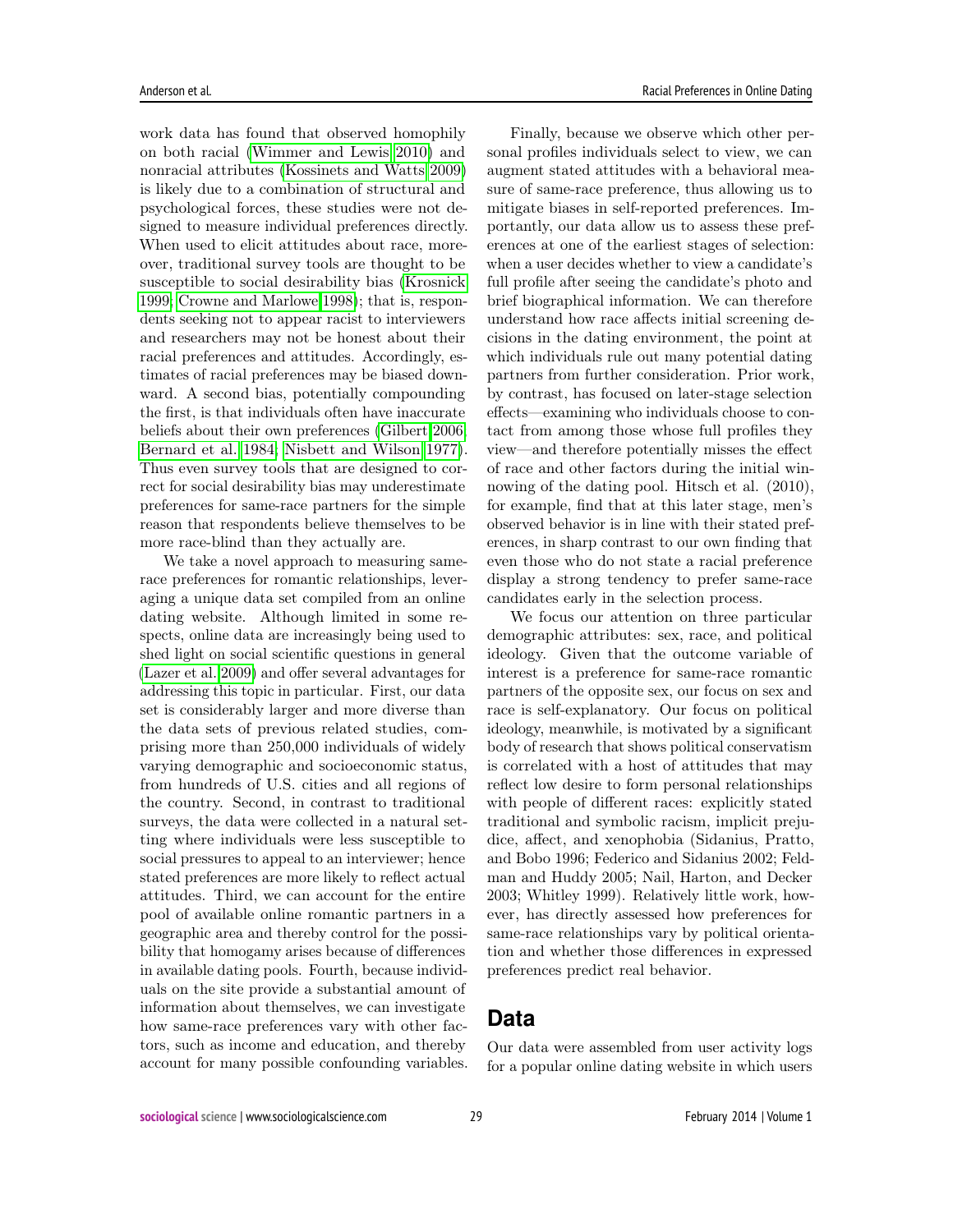could view personal profiles and send messages to other members of the site. To protect the privacy of individuals, all data were anonymized prior to analysis. We collected a complete snapshot of activity on the site during a two-month period (October–November 2009). Member profiles consisted of a picture, a short piece of freeform text in which the member could describe himself or herself, and answers to various multiple-choice questions about both the user's characteristics and the user's preferences for a potential partner. For example, for the question "What is your ethnicity?" users could respond with "white," "black," "Asian," "Hispanic," or "other." For each such multiple-choice question, users could also indicate a subset of answers they would prefer from a potential mate and the strength of that preference. For example, they could state that they would prefer potential partners to have answered the ethnicity question with either "white" or "Asian" and could list this as either a "niceto-have" preference or a "must-have" preference. Users could also specify that any answer to the question is acceptable. Finally, users were free to answer as few or as many questions as they wished. Political ideology was asked on a 5-point response scale ranging from 1 (very liberal) to 5 (very conservative). We restrict our analysis to users with relatively complete demographic profiles—those reporting age, sex, location, ethnicity, education, income, political ideology, marital status, religion, height, body type, drinking habits, smoking habits, presence of children, and desire for more children—and who also explicitly express a preference, or lack of a preference, for a potential partner's race. We also restrict our attention to whites and blacks because Hispanics and Asians are sufficiently heterogeneous categories that "same-race" preference may have little meaning. Finally, we limit our sample to heterosexuals. After these restrictions, our data set consists of 251,701 users for whom we have both profile data and a record of which profiles they chose to view in full.

As shown in Figure 1, the sample of users we study comprises a diverse set of individuals in terms of age, education, income, geography, and political ideology. Although we make no claim that our sample is representative of the general U.S. dating population (which itself differs systematically from the overall U.S. population), it does exhibit significant mass over a broad range of relevant demographics, including, for example, both younger (18–29) and older (60+) users, education levels ranging from "some high school" to "postgraduate," annual income ranging from less than \$25,000 to more than \$150,000, substantial populations from all regions of the country, and a variety of political affiliations, where most users describe themselves as "middle of the road." One respect in which our sample is clearly not representative of the general dating population, however, is that men are highly overrepresented<sup>[1](#page-2-0)</sup> (75 percent)—a disparity that has been noted in other, smaller samples of online dating communities from the same era (Hitsch et al. 2010).

### **Results**

#### **Stated Preferences**

We begin by examining explicitly stated samerace preferences, where we classify a user as expressing such a preference only if the user's declared partner race set matches the user's own self-declared ethnicity (i.e., the only race the user prefers is the user's own). For the reasons outlined in the introduction, we are mainly interested in three key demographic attributes associated with differences in same-race preferences and behaviors: sex, race, and political ideology. Figure 2 shows the stated same-race preference distribution jointly over these attributes. Specifically, Figure 2 (top) shows the observed fraction of individuals of different gender and race who express at least a "nice-to-have" preference (solid lines) and separately a "must-have" preference (dotted lines).

Although these raw figures have the benefit of being easy to interpret, they are potentially confounded by other variables, such as income and education, that are correlated with race and ideology. To correct for these potential confounds, we estimate the likelihood a user  $q_i$  states a "niceto-have" or "must-have" same-race preference via two separate logistic regression models. Specifi-

<span id="page-2-0"></span><sup>1</sup>As we discuss later, this disparity very likely contributes to greater overall selectivity by women relative to men; however, it should not affect our other results, which control for gender.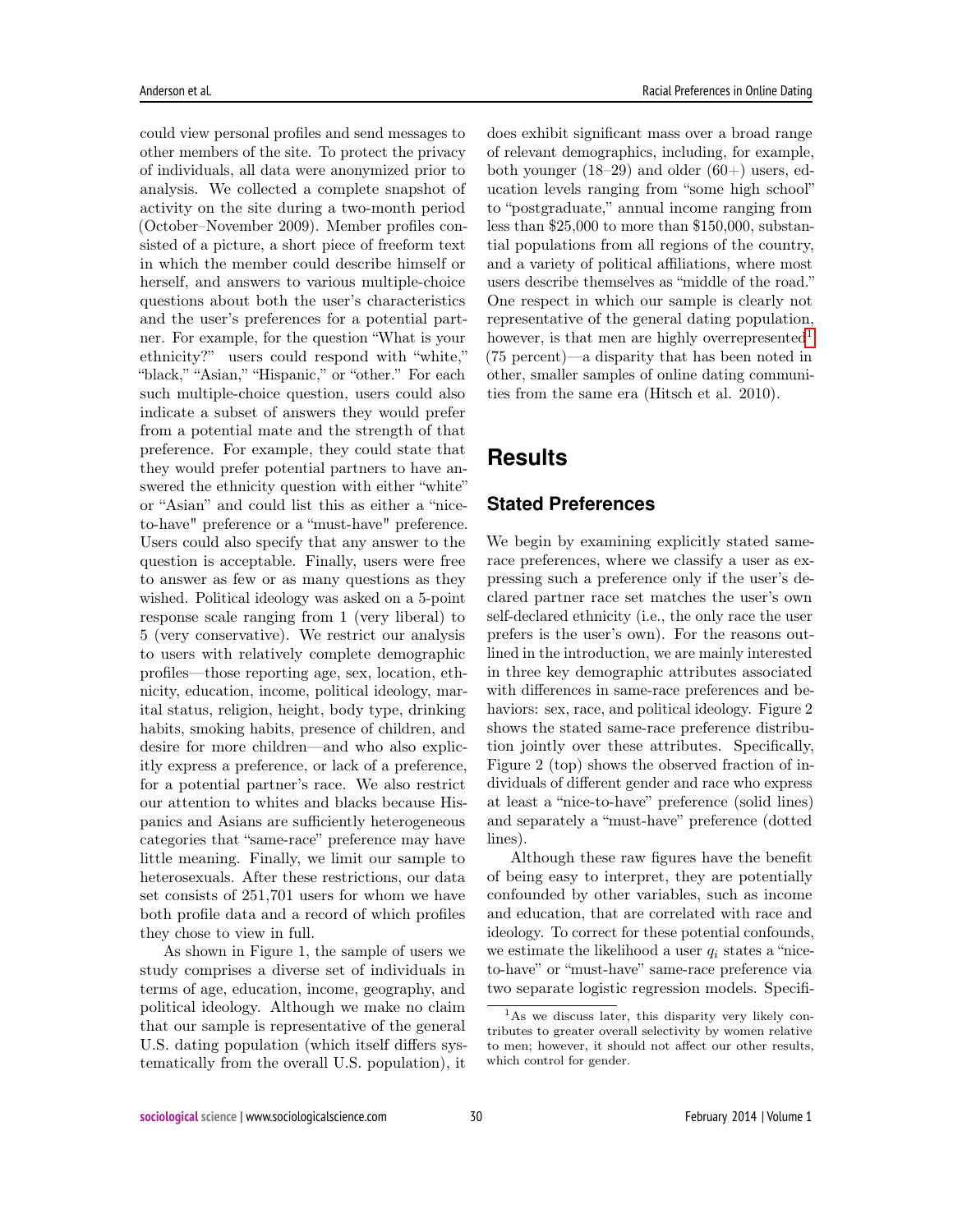

**Figure 1:** Demographic composition of individuals in study sample.

cally, we fit models of the form

 $Pr [q_i \text{ states "nice-to-have" preference}] =$  $\text{logit}^{-1}(\boldsymbol{\beta}_{\text{nice}}\cdot \mathbf{X}_i)$  $Pr\left[q_i \right]$  states "must-have" preference] =  $\text{logit}^{-1}(\boldsymbol \beta_{\text{must}}\cdot \mathbf{X}_i),$ 

where  $\mathbf{X}_i$  is a vector of user  $q_i$ 's attributes,  $\boldsymbol{\beta}_{\text{nice}}$ and  $\beta_{\text{must}}$  are vectors of corresponding regression coefficients, and  $logit^{-1}(x) = e^x/(1+e^x)$ . These models adjust for every demographic attribute users specify: age, sex, height, ethnicity, education, income, geography, political affiliation, marital status, religion, body type, drinking habits, smoking habits, presence of children, and desire for more children.

The majority of these attributes are categorical, in which case we use indicator variables for each category to allow for the greatest amount of model flexibility. Two exceptions are age and height, which are modeled by including age and age squared and height and height squared in the attribute vector  $X$ . Age and height are also normalized to have mean 0 and standard deviation 1. To adjust for geography, we include the population density of the user's declared zip code, an indicator variable specifying whether the user lives in an urban area (defined as having at least 1,000 people per square mile), a categorical variable for geographic region (Northwest, West, South, and Northeast), and the fraction of people in the user's zip code who are the same race as the user. We also include two separate continuous variables specifying the number of (nonrace) nice-to-have and must-have preferences. These latter two variables capture the user's general selectivity, aside from any race preferences. Finally, given the substantial differences in the number of men and women active on these sites and that heterosexual dating sites are two-sided markets stratified by gender, all of these attributes are interacted with sex.

In sum, the structural form of the "nice-tohave" stated preference model (omitting the individual subscript  $q_i$  for clarity) is

$$
\Pr\left[q_i \text{ states "nice-to-have" race preference}\right] =\n\log\text{i}^{-1}\left(\beta_{\text{race}\times\text{sex}} + \beta_{\text{political}\times\text{sex}}\right.\n\left. + \beta_{\text{electron}\times\text{sex}} + \beta_{\text{age}\times\text{sex}} + \beta_{\text{age}^2\times\text{sex}}\right.\n\left. + \beta_{\text{height}\times\text{sex}} + \beta_{\text{height}^2\times\text{sex}} + \dots\right).
$$
\n(1)

An analogous model is used for "must-have" preferences.

Table A1 in the supplement lists fitted coefficient values for key variables of interest. Given the complexity of these models and the large number of interactions, the regression coefficients can be difficult to interpret on their own. We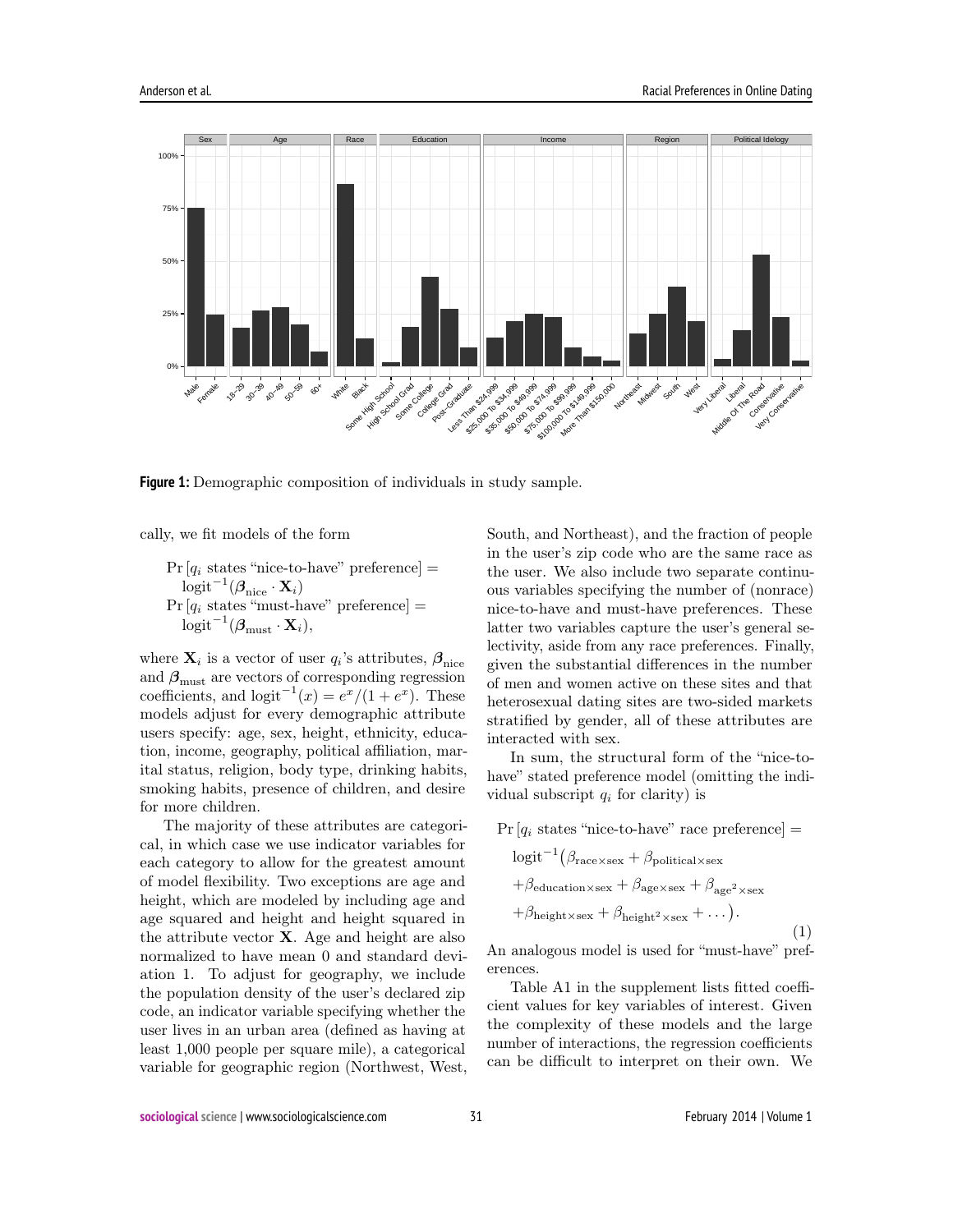

**Figure 2:** Estimated probability of stating a same-race preference by sex, race, and political ideology. Top: Unadjusted sample proportions. Bottom: Estimates derived from a model that controls for all other available demographic attributes. The size of the dots in the top panel corresponds to the number of individuals for each data point, while in the bottom panel, the bars are 95 percent confidence intervals.

**sociological science | www.sociologicalscience.com 32 52 February 2014 | Volume 1**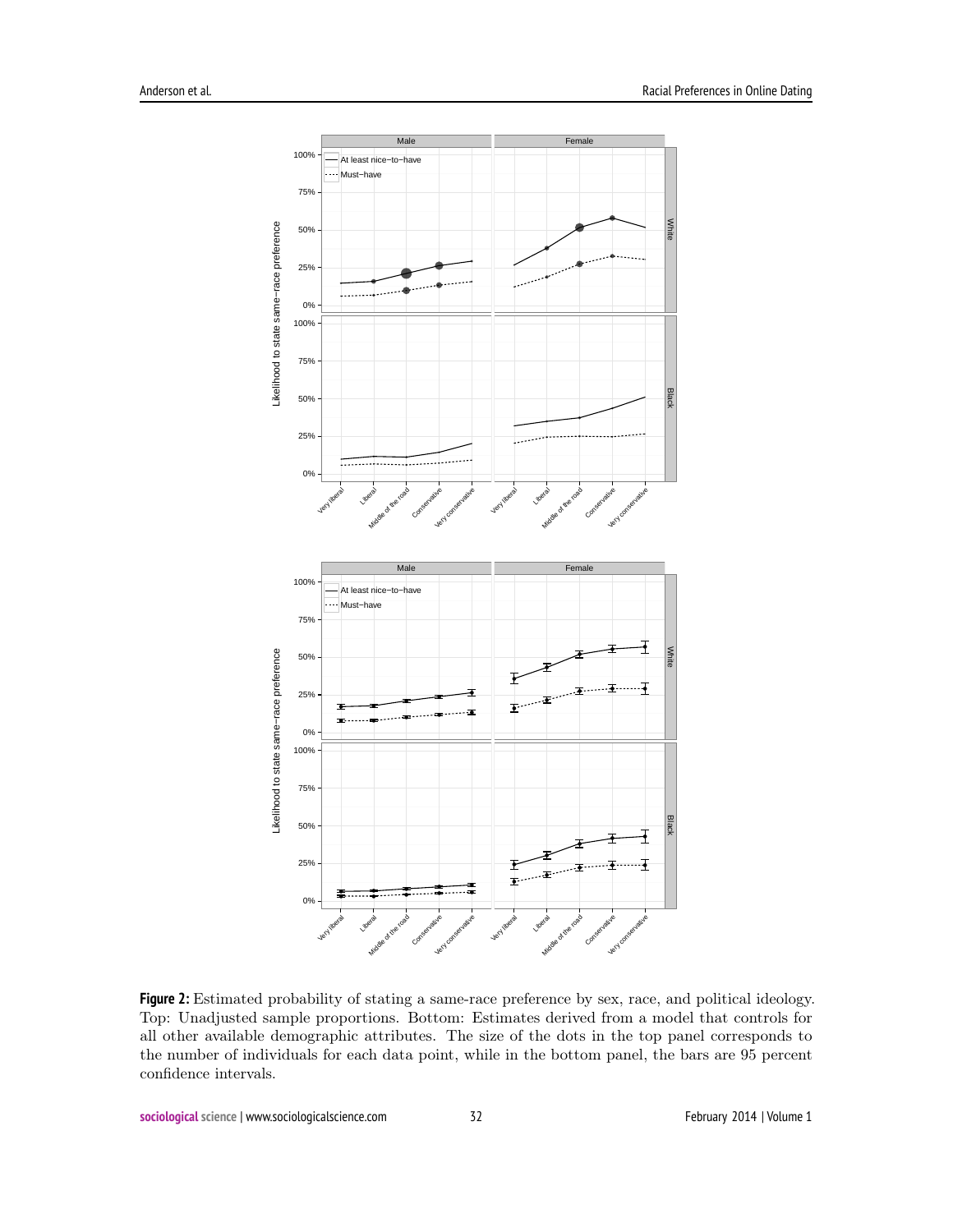therefore use our fitted models to estimate the likelihood of stating nice-to-have and must-have preferences across various demographic groups, holding other factors constant. In particular, after constructing a "typical individual"—based on the median or modal value of the empirical distribution for each attribute—we then vary sex, race, and political affiliation, allowing us to isolate the effects of each of these factors.<sup>[2](#page-5-0)</sup> Figure 2 (bottom) shows these model-adjusted estimates. The similarity between the raw and model-adjusted estimates indicates that the patterns we observe are indeed reflective of race, gender, and political ideology and not simply driven by the correlation between racial preferences and other demographic characteristics.

Perhaps most strikingly, Figure 2 illustrates that women are substantially more likely than men to express both weak and strong same-race preferences. Specifically, more than half (52 percent) of white, politically moderate women express at least a "nice-to-have" same-race preference, with 27 percent explicitly stating that a same-race partner is a "must-have"; by comparison, 21 percent of white, politically moderate men state having a "nice-to-have" same-race preference, and 10 percent report having a "must-have" preference.<sup>[3](#page-5-1)</sup> Similar differences between women and men are apparent among blacks.

Figure 2 further indicates a strong association between political ideology and stated same-race preferences. Though the effect is apparent across both sexes, it is particularly salient for women: conservative white women are about 30 percent more likely to express a preference for same-race partners than their liberal counterparts (56 percent vs. 43 percent). Likewise, conservative black women are substantially more likely to state a same-race preference than liberal black women (42 percent vs. 30 percent). The percentage of white men with a stated same-race preference is 24 percent and 18 percent for conservatives and

liberals, respectively. We even find this pattern for black men, the group with the lowest propensity to state a same-race preference: 9 percent of conservative black men state a same-race preference, compared to 7 percent of liberal black men.<sup>[4](#page-5-2)</sup>

Although the tendency of political conservatives to state same-race preferences at higher rates than political liberals is striking, the underlying cause remains unclear. One possibility is that conservatives are more selective in general on a variety of traits—and that their same-race preferences are simply a manifestation of this tendency. Indeed, as we have already noted, women in our population are heavily outnumbered by men, and men also tend to be far more active in contacting or approaching women than the reverse. For both these reasons, it is plausible that women, seeking to exploit their "market power," or simply to reduce their cognitive load, may elect to state more preferences, including a same-race preference. Possibly, therefore, the observed effect of political ideology can also be explained in terms of overall selectivity, not selectivity on race specifically.

We note that our model includes the number of nonrace preferences that each individual states, so that if conservatives were, on average, simply more likely to express any preference, these estimates account for this simple difference in selectivity. Our model also includes a measure of differences in the racial composition of the dating pool in different areas, which mitigates against the possibility that liberals are simply concentrated in areas where expressing a racial preference is less necessary because of greater racial homogeneity in the dating pool. Nevertheless, to further investigate the possibility of differences in overall choosiness by ideology and gender, we measure selectivity by examining the number of attributes other than race (e.g., height, income, education, smoking habits, body type) for which users express preferences, again broken down by sex, race, and political ideology. Analogous to our analysis framework, we fit regression models to estimate selectivity as a function of

<span id="page-5-0"></span><sup>2</sup>We separately construct "typical" men and women: height, number of profile views, and number of stated preferences are set to the gender-specific medians; all other attributes are set to the median values over the entire sample.

<span id="page-5-1"></span><sup>3</sup>Owing to the extremely large sample size, most differences between percentages are highly statistically significant at conventional levels. Accordingly, we focus on the substantive effects and only note when differences are not significant.

<span id="page-5-2"></span><sup>4</sup>Even though we observe similar effects for both whites and blacks, the estimated effects for blacks are harder to generalize from our sample to the population at large because minorities primarily interested in dating within their own race group may seek out racially specific dating sites.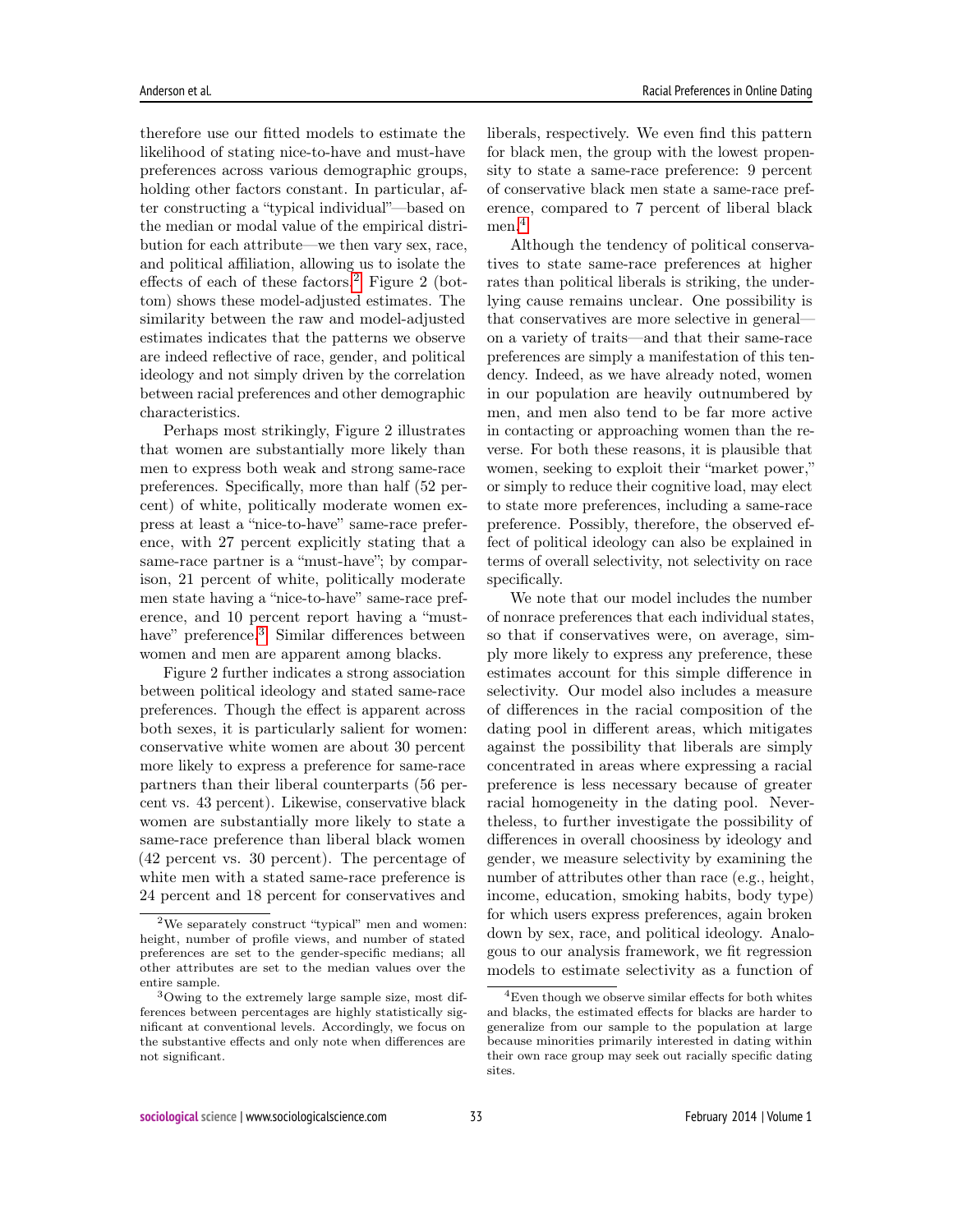individual attributes. Given that the outcome variable of interest (i.e., the number of nonrace stated preferences) is integer valued, we use Poisson regression. Again omitting the individual subscript  $q_i$  for clarity, the form of the models is

Number of nonrace stated "nice-to-have"  
\nand "must-have" preferences =  
\nPoisson(
$$
\exp (\beta_{\text{race}\times \text{sex}} + \beta_{\text{political}\times \text{sex}} + \beta_{\text{de}} + \beta_{\text{deduction}\times \text{sex}} + \beta_{\text{age}\times \text{sex}} + \beta_{\text{height}^2 \times \text{sex}} + \beta_{\text{height}^2 \times \text{sex}} + \dots)
$$
) (2)

We also separately fit a model to estimate only the number of "must-have" preferences.

Selected model coefficients are listed in Table A2 in the supplement. As before, we also plot model estimates for a prototypical individual, varying sex, race, and political ideology. As expected, Figure 3 shows that women—both white and black—state "must-have" or "nice-to-have" preferences more than men. Women state such a preference for approximately 60 percent of these attributes, compared to only about 45 percent for men. Conservatives, however, state no more preferences on average than liberals (white men, 47 percent vs. 45 percent; white women, 62 percent vs. 59 percent). The observed propensity of conservatives to state same-race preferences, therefore, is not attributable to some more general selectivity but rather is specific to race.

#### **Revealed Preferences**

Our results thus far are based entirely on selfreported racial preferences. But are they accurate proxies for behavior? Prior research suggests that a potential problem with using self-reported data is that they may not reflect people's true preferences. It could be the case, for example, that liberals have exactly the same preferences as conservatives for same-race relationships but are not inclined to state, or even acknowledge, those views [\(Sniderman and Carmines 1997\)](#page-12-8). We address this issue by measuring a user's revealed preferences: the relative likelihood that a user views a candidate's profile given that the candidate is the same race versus a different race as the querier himself or herself. Specifically, for queriers  $q_i$  searching for candidates  $c_i$  whose profiles are available on the dating site, we estimate the *relative risk*  $R_{RR}$  of selecting racially congruent profiles. Our use of relative risk, motivated

by its application in epidemiology, is defined formally as

| $R_{BB} =$                                                                  |
|-----------------------------------------------------------------------------|
| $Pr[q_i]$ views profile of $c_i   q_i$ is the same-race as $c_i$            |
| $\Pr[q_i]$ views profile of $c_i \mid q_i$ is a different race than $c_i$ . |

A relative risk  $R_{\rm RR}$  greater than 1 means that the querier is disproportionately inclined to view same-race candidates, and hence exhibits a samerace preference, whereas  $R_{\rm RR} = 1$  indicates the absence of such a preference.  $(R_{RR} < 1$  would indicate a preference for partners of a different race.)

To estimate  $R_{\rm RR}$ , we must address three complications. First, we need to specify exactly which querier–candidate pairs to consider. One could naively consider all possible pairs of users to be potential matches, but geographic constraints alone suggest that choice is ill-suited for our analysis. In response, we restrict the candidate set to members of the opposite sex living within 25 miles of the querier and who meet the querier's stated age requirements. These constraints—sex, age, and geography—are ostensibly the most important in initial evaluations of candidates, and all queriers are required to specify these. The goal of these constraints was to winnow the full set of dyads to a manageable level while not putting unneeded restrictions on observing potential matches. Accordingly, we did not restrict dyads based on, for example, education, although we do control for such other variables in the analyses. We note, however, that on the actual site, users were only presented with profiles of users who satisfied their age, sex, and geography constraints as well as their must-have preferences. Therefore, the "broad pool" of candidates we consider includes some individuals who are, by default, not presented to the querier by the website, although users could still find these candidates by using the site's search functionality. To verify that our results are not being driven by the site's design, we repeat our analysis for a "narrow pool" of candidates who also meet a querier's must-have preferences. As shown in the appendix, these two pools of candidates lead to similar results, and so we focus on the broad pool for our primary analysis.

A second issue is that even with appropriately defined candidate sets, the number of querier– candidate pairs is large (in the tens of millions).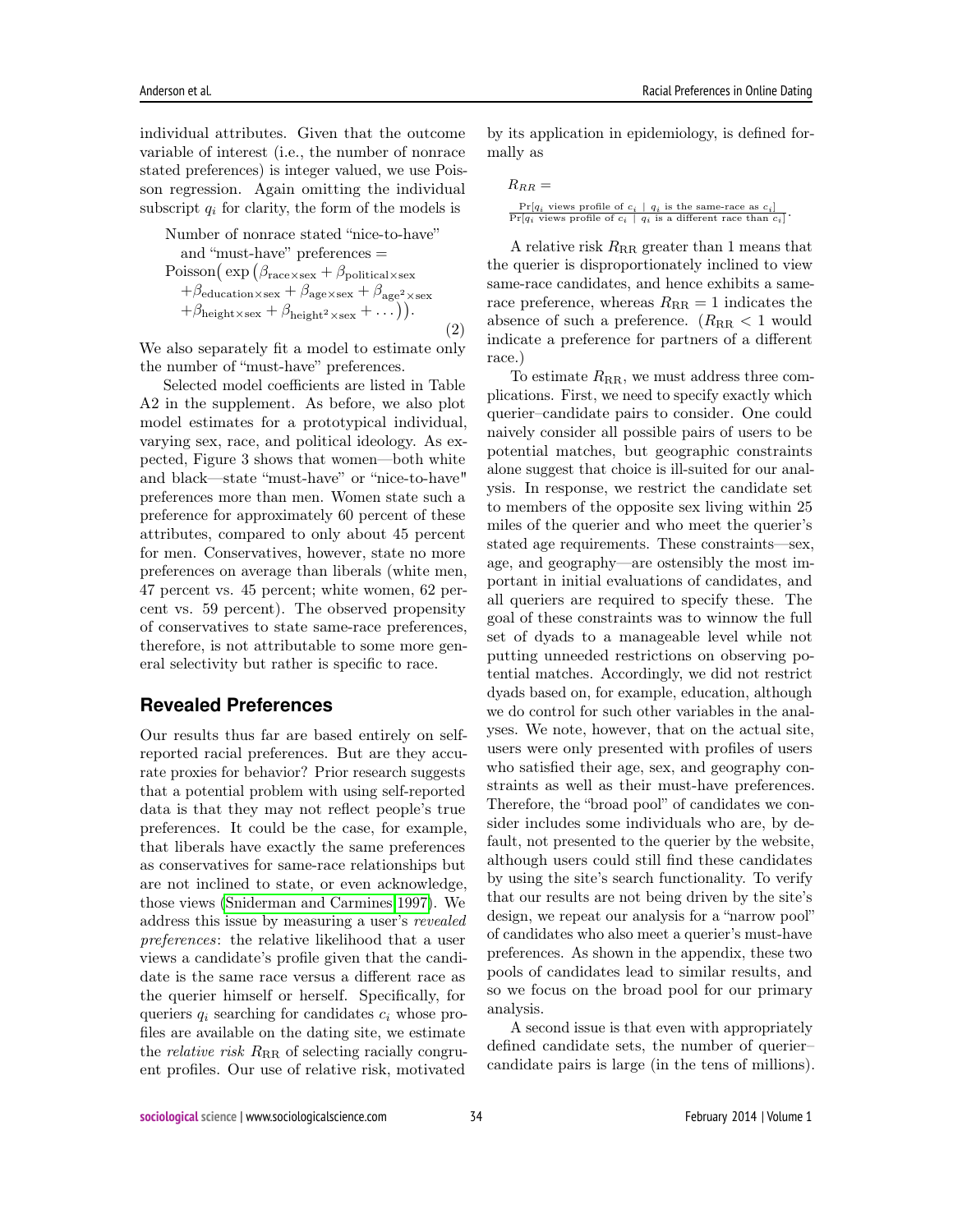

**Figure 3:** Nonrace selectivity: Estimated fraction of nonrace attributes for which user states preferences, by sex, race, and political ideology. Bars indicate 95 percent confidence intervals. See Table A2 for model estimates.

We therefore employ a case control design [\(King](#page-11-11) [and Zeng 2001\)](#page-11-11), first constructing a much smaller subset of instances in which a user viewed the profile of another member, and then augmenting this set with randomly selected instances in which a querier did not elect to view a candidate's profile. The size of this latter component is chosen to be approximately three times as large as the former. This selection procedure clearly curbs our ability to estimate either the numerator or denominator in  $R_{RR}$ . However, as has been observed in the statistics and epidemiology literature, the odds ratio can still be estimated from such a sample:

$$
R_{\rm OR} = \frac{p_s/(1-p_s)}{p_d/(1-p_d)},\tag{3}
$$

where

$$
p_s = \Pr[q_i \text{ views profile of } c_i |
$$
  
\n
$$
q_i \text{ is the same race as } c_i]
$$
  
\n
$$
p_d = \Pr[q_i \text{ views profile of } c_i |
$$
  
\n
$$
q_i \text{ is a different race than } c_i]
$$

Moreover, given the large number of profiles,  $p_s$ and  $p_d$  are both relatively small, and so

$$
R_{\rm OR} = R_{\rm RR} \left( \frac{1 - p_d}{1 - p_s} \right) \approx R_{\rm RR}.
$$

That is, the odds ratio  $R_{OR}$ —which we can efficiently estimate—approximates  $R_{\text{RR}}$ .

Finally, as in our analysis of stated preferences, we would like to control for potential confounding variables and isolate the effects of certain key factors of interest, namely, sex, race, and political affiliation. To do so, observe that the log odds ratio can be written as

<span id="page-7-0"></span>
$$
log(R_{OR}) =
$$
  
\n
$$
logit(Pr[q_i \text{ views profile of } c_i |
$$
  
\n
$$
q_i \text{ is the same race as } c_i]) -
$$
  
\n
$$
logit(Pr[q_i \text{ views profile of } c_i |
$$
  
\n
$$
q_i \text{ is a different race than } c_i])
$$

where  $logit(x) = log(x/(1-x))$ . We thus estimate  $log(R_{OR})$  by first fitting a logistic regression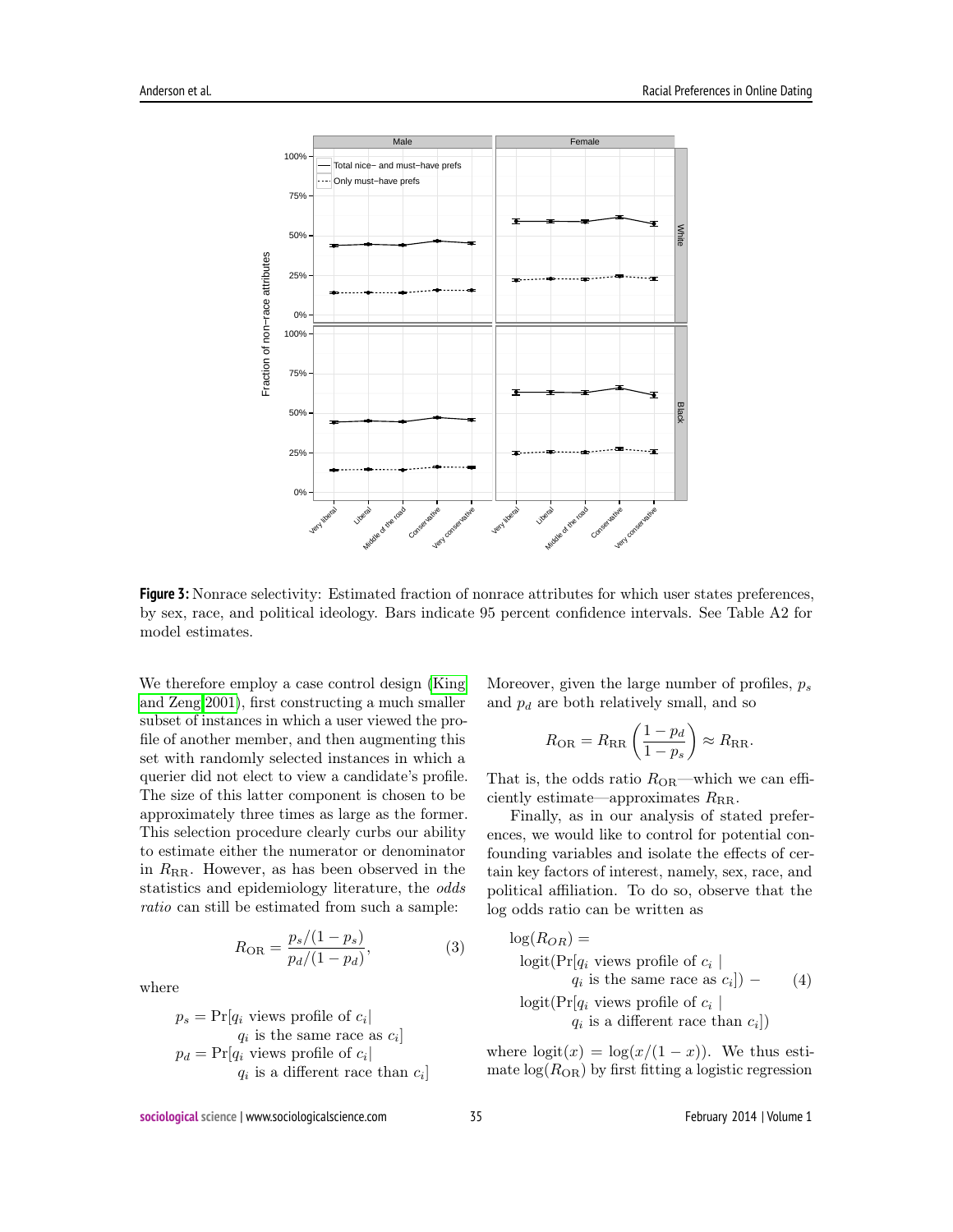model that predicts whether any given querier  $q_i$ views the profile of a candidate  $c_i$ , and then examining the difference between model estimates when the candidate  $c_i$  is assumed to be the same race versus a different race than the querier  $q_i$ , holding all other traits constant. By then varying the demographic attributes of  $q_i$  and  $c_i$ , this approach allows us to investigate how revealed preferences change across subpopulations.

This logistic regression model includes separate terms for the demographic attributes of both the querier and the candidate as well as joint querier–candidate features (i.e., interaction terms between the querier's features and those of the candidate). In particular, analogous to the stated preferences model, for both querier and candidate, we include age, height, education, income, religion, body type, employment status, drinking habits, smoking habits, existence of children, desire to have more children, marital status, population density in the querier's zip code, fraction of population in the querier's zip code who are of the same ethnicity, whether or not the zip code is classified as urban, and the number of nonrace nice-to-have and must-have preferences, all of which are interacted with the sex of the querier. The joint querier–candidate attributes indicate whether the users have the same political affiliation, level of education, marital status, smoking habits, drinking habits, religion, income, body type, employment status, existence of children, and desire to have more children; we also include the (continuous) distance between the querier and the candidate. Finally, our models include three additional interaction terms: we interact the querier's sex, race, and political affiliation with a variable indicating whether the querier–candidate pair is of the same race.

Figure 4 plots model estimates for  $R_{OR}$  as a function of political ideology, broken down by gender and race. $5$  Consistent with our findings regarding stated preferences, the lines in Figure 4 slope upward for all gender–race groups, indicating that more conservative individuals exhibit a greater behavioral tendency to select same-race partners. On average, for example, conservative

white men have an estimated odds ratio of 3.3, compared to 2.6 for liberal white men. Likewise, conservative white women have an odds ratio of 3.6, compared to 2.9 for liberal white women. Similar patterns exist for all other gender and race groupings. Interestingly, however, our earlier finding that women are more likely than men to state a same-race preference is not present in the behavioral data; both black and white men are just as likely to reveal a same-race preference as their female counterparts.

Figure 5 casts additional light on these contrasting findings—that the effect of political ideology is consistent across stated and revealed preferences but that the effect of gender is starkly different—by further breaking down revealed preferences by the stated preference of each gender– race–ideology category.[6](#page-8-1) (The vertical axis of Figure 5 is expanded substantially relative to Figure 4; it now ranges up to 256 rather than just 6, and is scaled exponentially.) We note three main results. First, we find that individuals of both genders and races who explicitly state not having a same-race preference do in fact exhibit a substantial tendency to favor same-race partners. In quantitative terms,  $R_{OR}$  for these "no preference" individuals (dashed line) ranges between 2 and 3 across demographic groups, meaning that even after controlling for a host of other factors, they are two to three times more likely to select a candidate of the same race (all of these differences are statistically distinguishable from 1).

Second, we find that when a same-race preference is stated, it is highly informative of behavior, particularly for men. In Figure 5, that is, the solid line is the estimated behaviorally revealed preference for individuals stating a "must-have" same-race preference, whereas the dotted line is the same quantity for those expressing "nice-tohave" preferences. Apart from white women, for whom these two lines cross and point estimates are statistically indistinguishable from one another, the solid line is consistently above the dotted line, which is consistently above the dashed

<span id="page-8-0"></span> ${}^{5}$ Because  $R_{OR}$  is the difference of model estimates (as described in Eq. [\[4\]](#page-7-0)), it depends only on the coefficients for the three characteristics (race, gender, and ideology) that are interacted with the variable indicating whether the querier is of the same race as the candidate.

<span id="page-8-1"></span><sup>6</sup>To generate these estimates, we modify the revealed preferences model to now include three three-way interaction terms: we interact the querier's sex, race, and political affiliation with both the querier's stated race preference (i.e., no preference, nice-to-have, or must-have) and a variable indicating whether the querier–candidate pair is of the same race. Fitted values for these interaction terms are listed in Table A3 in the supplement.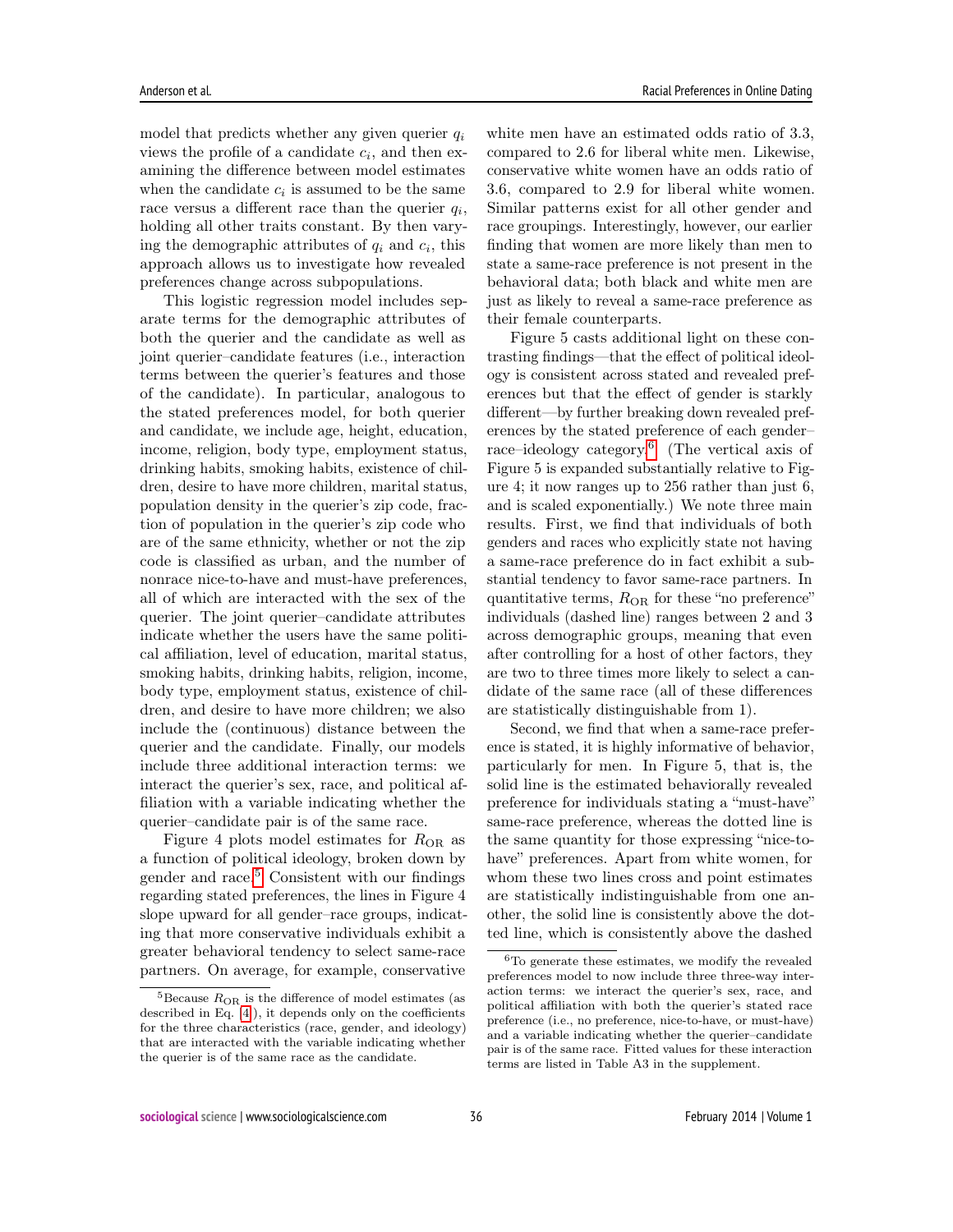

**Figure 4:** Estimated revealed preferences for same-race partners. Bars indicate 95 percent confidence intervals.

line. Thus stating "must-have" is associated with choosing same-race candidates at higher rates relative to those stating "nice-to-have," which is associated with choosing same-race candidates at higher rates than those stating no same-race preference. In terms of magnitude, for white men, those who say "must-have" are about 20 times more likely to select same-race candidates than different-race candidates, and those saying "nice-to-have" are about 6 times more likely to select same-race candidates. Both effects are much larger than the estimates for the "no preference" category. Similar patterns are apparent for both black men and black women. For white women, the effects of "must-have" and "nice-to-have" are indistinguishable, although for most ideological categories, each is distinguishable from the odds ratio among those stating no same-race preference.[7](#page-9-0)

Finally, Figure 5 provides no evidence of differences across ideological groups in the meaning of distinct statements of racial preference. If liberals were in fact more racially discriminating for a given level of stated racial preference, we would expect the lines for different stated preferences to slope downward. Liberals who declared a "nice-to-have" same-race preference, for example, would show stronger patterns of same-race behaviors than conservatives who had expressed that preference. In fact, across ideological groups, the lines are largely flat for all four race–gender groups. Thus our findings indicate that liberals and conservatives—unlike men and women—are not using these terms in different ways, which in

<span id="page-9-0"></span> ${\rm ^7The}$  effect for those stating "must-have" may be partly due to the mechanics of the site design, because for those stating a must-have preference, the site automatically displayed only same-race candidates, unless the user con-

ducted a custom search. However, the effect for niceto-have preferences is not due to preferential ranking, because "nice-to-have" preferences have no effect on how candidates are displayed to the user. We also assessed the robustness of these results using a different sampling method that accounts for which profiles were shown in the list presented to the users and found similar results (see the appendix).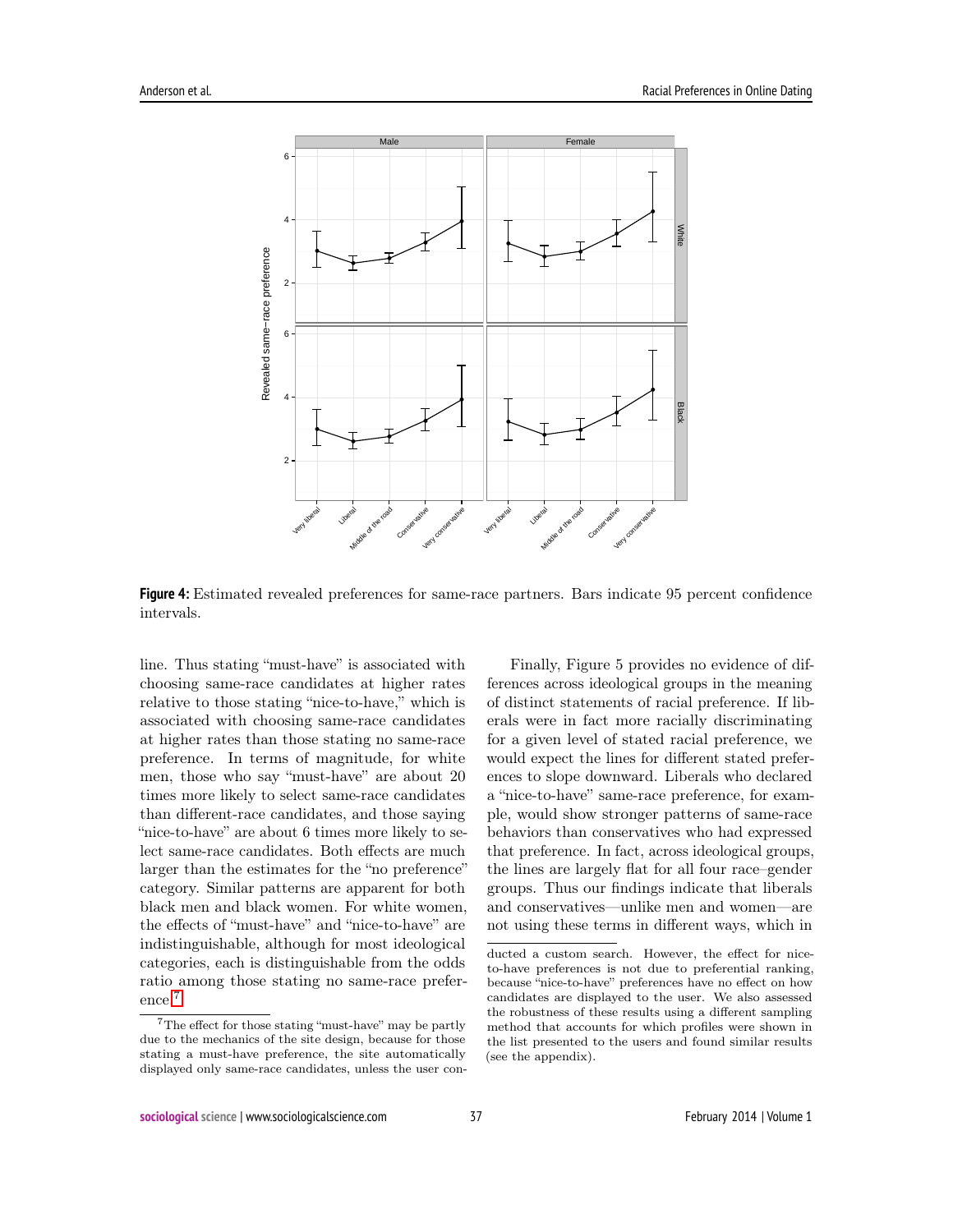

**Figure 5:** Estimated revealed preferences for same-race partners by stated same-race preference. Bars indicate 95 percent confidence intervals.

turn suggests that there is little ideological effect on a willingness to express same-race preferences relative to acting on them.

# **Discussion**

Returning to our initial motivation, our results suggest that individual preferences are an important explanation for the relative dearth of samerace relationships. In particular, we find not only that a large proportion of our population states a same-race preference and acts on it but that even individuals who state that they do not have a preference act as if they do. To the extent that we see a discrepancy between stated and revealed preferences, this difference may be due to unconscious bias of which the respondent is unaware. Alternatively, it could be that these individuals have some acknowledged level of same-race preference but believe it is weaker than "nice-to-have," and so continue to state "no preference."

We also find that although women are substantially more likely than men to state a samerace preference, for any given stated preference level, men display a stronger propensity to act in a same-race preferential manner and that these competing effects largely cancel out; consequently, overall revealed same-race preferences for men and women are very similar. There also appears to be little difference between blacks and whites in these patterns. For political ideology, meanwhile, we see a different pattern: conservatives are more likely than liberals to state a same-race preference, but for any given level of stated preferences, both conservatives and liberals show a similar propensity to act; thus both revealed and stated preferences for same-race partners increase with political conservatism.

We close by noting that the patterns we have observed have implications for any policy interventions designed to influence homogamy levels. In particular, our findings imply that merely altering the structural environment—say, by creating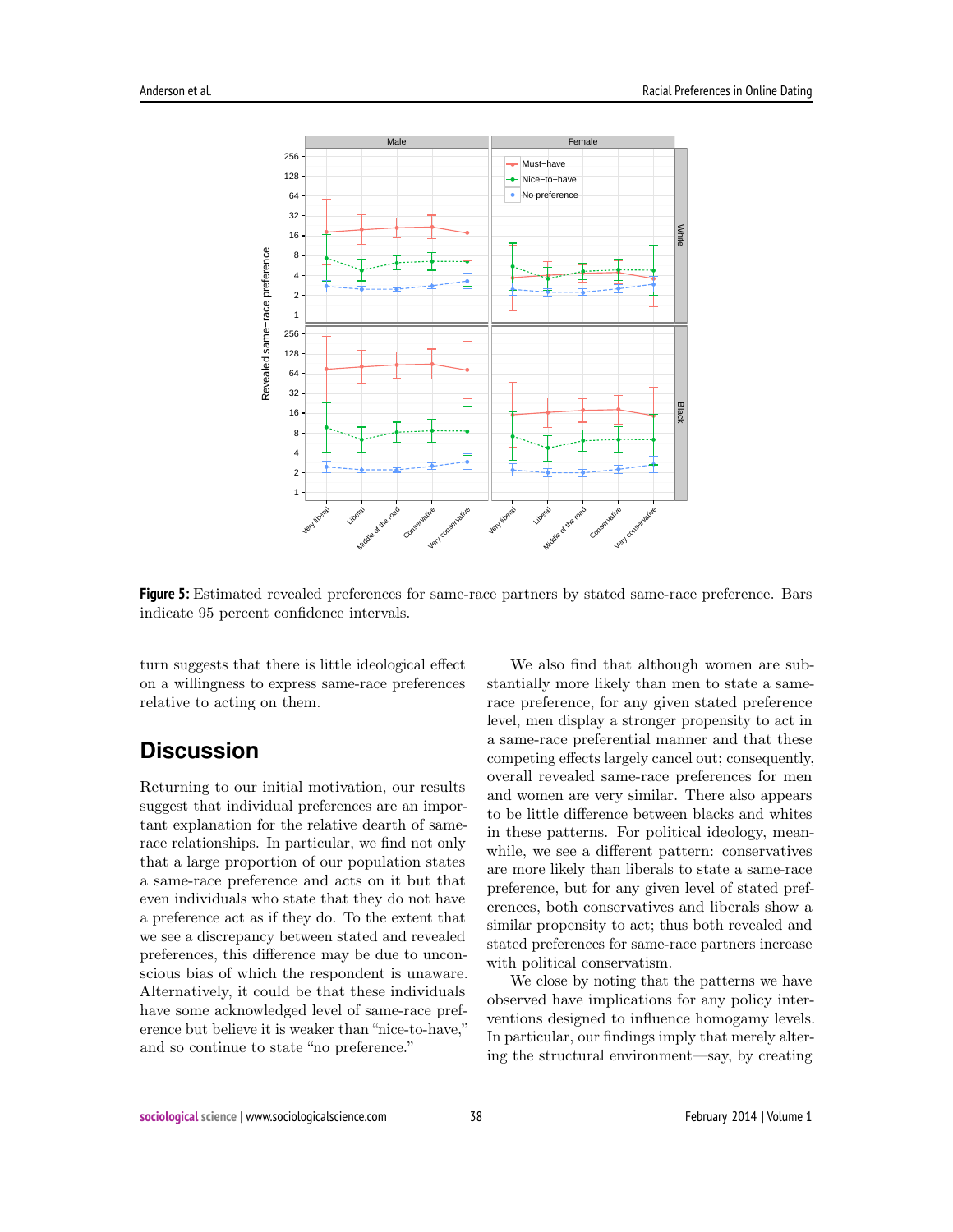more opportunities for individuals of different races to interact—would not necessarily ameliorate persistent patterns of racial homogamy in romantic relationships. Especially among political conservatives, homogamy appears to derive in part from same-race preferences, where these preferences are shared broadly across racial and gender groups. Finally, a general behavioral preference for racial homogamy is evident across all groups, even among those that state a lack of such preference, implying that survey data underestimate the proportion of the population that will choose same-race romantic partners. Although our study is silent on the malleability of these preferences, or how they might change with more

interracial contact, our results nonetheless imply that opportunity alone will not eliminate the preponderance of same-race romantic relationships.

# **References**

- <span id="page-11-5"></span>Baldassarri, Delia and Peter Bearman. 2007. "Dynamics of Political Polarization." American Sociological Review 72:784–811. [http://dx.doi.](http://dx.doi.org/10.1177/000312240707200507) [org/10.1177/000312240707200507](http://dx.doi.org/10.1177/000312240707200507)
- <span id="page-11-10"></span>Bernard, H. Russell, Peter Killworth, David Kronenfeld, and Lee Sailer. 1984. "The Problem of Informant Accuracy: The Validity of Retrospective Data." Annual Review of Anthropology 13:495–517. [http://dx.doi.org/](http://dx.doi.org/10.1146/annurev.an.13.100184.002431) [10.1146/annurev.an.13.100184.002431](http://dx.doi.org/10.1146/annurev.an.13.100184.002431)
- <span id="page-11-1"></span>Blackwell, Debra L. and Daniel T. Lichter. 2004. "Homogamy among Dating, Cohabiting, and Married Couples." Sociological Quarterly 45: 719–37. [http://dx.doi.org/10.1111/j.](http://dx.doi.org/10.1111/j.1533-8525.2004.tb02311.x) [1533-8525.2004.tb02311.x](http://dx.doi.org/10.1111/j.1533-8525.2004.tb02311.x)
- <span id="page-11-3"></span>Campbell, Karen E., Peter V. Marsden, and Jeanne S. Hurlbert. 1986. "Social Resources and Socioeconomic Status." Social Networks 8:97–117. [http://dx.doi.org/10.](http://dx.doi.org/10.1016/S0378-8733(86)80017-X) [1016/S0378-8733\(86\)80017-X](http://dx.doi.org/10.1016/S0378-8733(86)80017-X)
- <span id="page-11-2"></span>Coleman, James S. 1988. "Social Capital in the Creation of Human Capital." American Journal of Sociology 94:95-120. [http://dx.doi.](http://dx.doi.org/10.1086/228943) [org/10.1086/228943](http://dx.doi.org/10.1086/228943)
- <span id="page-11-8"></span>Crowne, Doulgas P. and David Marlowe. 1998. The Approval Motive: Studies in Evaluative Dependence. New York: John Wiley.
- Federico, Christopher M. and Jim Sidanius. 2002. "Sophistication and the Antecedents of Whites' Racial Policy Attitudes: Racism, Ideology, and Affirmative Action in America." Public Opinion Quarterly 66:145–76. [http://dx.doi.org/10.](http://dx.doi.org/10.1086/339848) [1086/339848](http://dx.doi.org/10.1086/339848)
- <span id="page-11-6"></span>Feld, Scott L. 1981. "The Focused Organization of Social Ties." American Journal of Sociology 86:1015–35. [http://dx.doi.org/10.](http://dx.doi.org/10.1086/227352) [1086/227352](http://dx.doi.org/10.1086/227352)
- Feldman, Stanley and Leonie Huddy. 2005. "Racial Resentment and White Opposition to Race-Conscious Programs: Principles or Prejudice?" American Journal of Political Science 49:168–83. [http://dx.doi.org/](http://dx.doi.org/10.1111/j.0092-5853.2005.00117.x) [10.1111/j.0092-5853.2005.00117.x](http://dx.doi.org/10.1111/j.0092-5853.2005.00117.x)
- <span id="page-11-0"></span>Fu, Xuanning and Tim B. Heaton. 2008. "Racial and Educational Homogamy: 1980 to 2000." Sociological Perspectives 51:735–58. [http://](http://dx.doi.org/10.1525/sop.2008.51.4.735) [dx.doi.org/10.1525/sop.2008.51.4.735](http://dx.doi.org/10.1525/sop.2008.51.4.735)
- <span id="page-11-9"></span>Gilbert, Daniel. 2006. Stumbling on Happiness. New York: Vintage.
- <span id="page-11-4"></span>Grodsky, Eric and Devah Pager. 2001. "The Structure of Disadvantage: Individual and Occupational Determinants of the Black-White Wage Gap." American Sociological Review 66:542–67. <http://dx.doi.org/10.2307/3088922>
- Hitsch2010b Hitsch, Gunter J., Ali Hortacsu, and Dan Ariely. 2010. "What Makes You Click? Mate Preferences and Matching Outcomes in Online Dating." Quantitative Marketing and Economics 8:393–427. [http://dx.](http://dx.doi.org/10.1007/s11129-010-9088-6) [doi.org/10.1007/s11129-010-9088-6](http://dx.doi.org/10.1007/s11129-010-9088-6)
- <span id="page-11-11"></span>King, Gary and Langche Zeng. 2001. "Logistic Regression in Rare Events Data." Political Analysis 9:137–63. [http://dx.doi.org/10.1093/](http://dx.doi.org/10.1093/oxfordjournals.pan.a004868) [oxfordjournals.pan.a004868](http://dx.doi.org/10.1093/oxfordjournals.pan.a004868)
- <span id="page-11-7"></span>Kossinets, Gueorgi and Duncan J. Watts. 2009. "Origins of Homophily in an Evolving Social Network." American Journal of Sociology 115:405–50. [http://dx.doi.org/10.](http://dx.doi.org/10.1086/599247) [1086/599247](http://dx.doi.org/10.1086/599247)